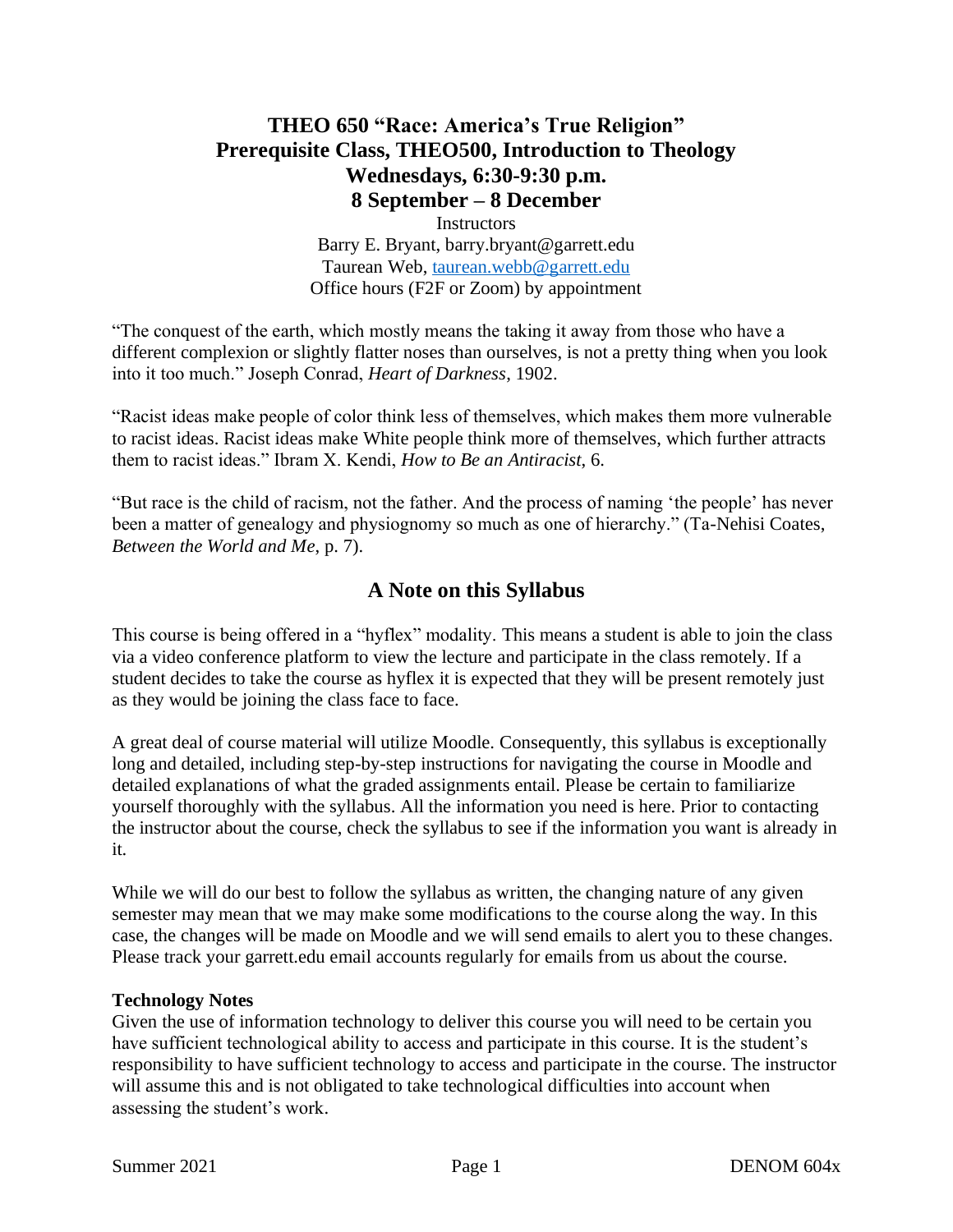## **Minimum technological requirements**

- Web Browser You will need the latest version of the web browser you are using (Internet Explorer, Firefox, Safari, Google Chrome, etc.). Note that not all browsers work equally well with Moodle, so you may need to experiment with them if you have difficulty using all the functions on the site. (I use Firefox and have never had issues.)
- Operating System In order to use the latest browser, you will need to have an operating system (Windows, Mac OS, etc.) that is up-to-date enough to handle it. Please be certain you have such an operating system.
- Internet Connection You will need a high-speed internet connection that is sufficient to run streaming video with no difficulty. Usually cable and DSL connections can do this. Dial up cannot. If your home internet connection is not sufficient to provide this kind of connection, you will need to find access to a computer that does have this connection.
- Hardware Bear in mind that you will need sufficient computing power in terms of memory, speed, audio, and video for the different aspects of this course to work well. Make certain that you have all of these in place so that you can run the necessary software and fully participate on-line.

## **Moodle**

In addition to the weekly lecture this course will be delivered through the Moodle software Garrett-Evangelical uses [\(https://courses.garrett.edu/\)](https://courses.garrett.edu/). Please be certain you can log on to Moodle before the course begins. Once it is available, the course name will appear on your Moodle list.

When you click on the course name, you will see a screen with the title of the course and my contact information. As you scroll down, you will see that the content of the course is contained in several large boxes, each with the title of the topic of the week. The course is organized around a series of activities that are in each of these boxes. Within each box you will find a series of hyperlinks. These links will connect you to readings that are available online or a variety of assignments you need to complete. You will have to click each of these in order to access the documents and assignments that are required in the course. This syllabus will explain the organization of the course and the activities that students are expected to accomplish in each section.

# **Course Objectives**

The main purpose of these class is to equip students to engage in the work of "antiracism." To accomplish students should learn the following.

1. Articulate their social location and how that influences their attitudes toward racial constructs.

2. Learn the history of racialization, critical race theory, and globalized racism.

- 3. To critique white privilege.
- 4. What it means to engage in the work of antiracism.

5. To engage in informed, critical, and constructive conversation regarding race that results in action.

6. Students will also see the implications of racialization for gender, class, religion, criminal justice, and reparations.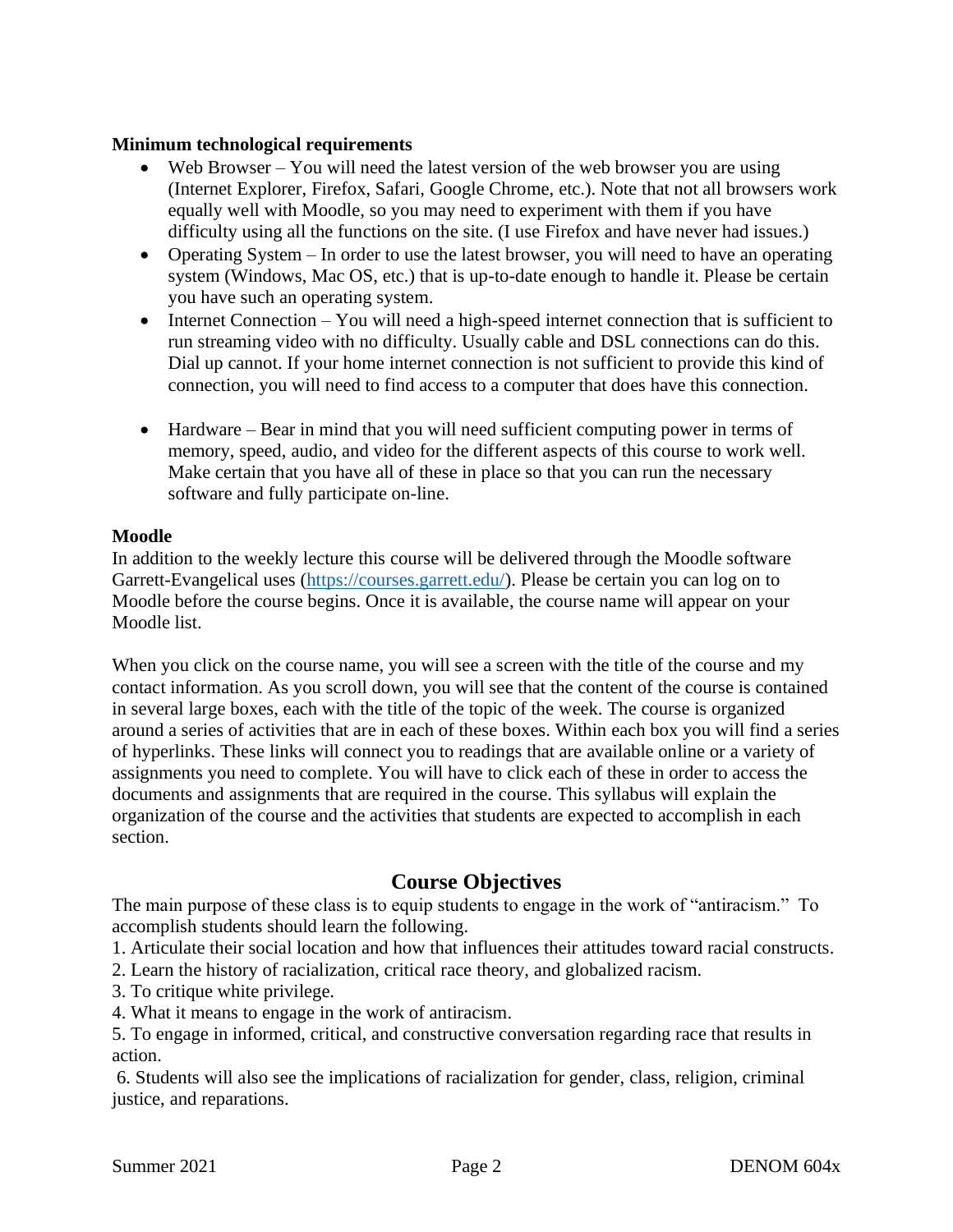### **Course Requirements**

Don't purchase these books all at once. However, those marked with \* should be purchased right away and read in the order listed. For the reading schedule see below.

- \*Kendi, Ibram X. *Be Antiracist: A Journal for Awareness, Reflection, and Action.* New York: One World, 2020. ISBN: 978-0593233009, \$12.49.
- \*Kendi, Ibram X. *How to Be an Antiracist*. New York: One World, 2019. ISBN: 978- 0525509288, \$13.87.

\*Gossett, Thomas F. *Race: The History of an Idea in America*. 2nd ed. New York: Oxford University Press, 1997. ISBN: 0195097785, \$37.34.

- \*Gordon-Reed, Annette. *Racism in America: A Reader.* Cambridge: Harvard University Press, 2020. ASIN- B08FK3GKVC, free on Kindle and https://doi.org/10.4159/9780674251656.
- Johnson, Sylvester A. *African American Religions, 1500-2000: Colonialism, Democracy, and Freedom*. Cambridge: Cambridge University Press. 2015. ISBN: 978-052115700, \$23.92.
- Bantum, Brian. *The Death of Race: Building a New Christianity in a Racial World*. Minneapolis: Fortress Press, 2016. ISBN: 978-1506408880, \$16.99.
- Kwon, Duke L., Gregory Thompson. *Reparations: A Christian Call for Repentance and Repair.*  Grand Rapids: Brazos Press, 2021. ISBN: 978-1587434501, \$21.99.

Consult Moodle for additional reading material, a select bibliography, and a proposed class schedule.

# **Written Assignments**

### **1. Social Location**

On the first day of class you will be asked to share the following five social location identifiers as they apply to you: 1. "Gender, "2. "Race,"; 3. Economic class, 4. Religion/denomination, 5. City of origin. Then, you will be asked to respond to the following: Which of these do you think about most often? Which of these do you think about least often? Which of these would like to learn more about? How can we make class agreements to honor each others' identities? (Dupree‐Dominguez, Molleen N. "Social Location Project." *Teaching Theology & Religion* 22, no. 1 (2019): 53–53.) (No grade will be assigned but it is expected that everyone will complete the assignment.)

#### **2. Topical Colloquium**

Students will be assigned to one of the following topics to work collaboratively on a presentation to be given to class on a date to be assigned. (Greater detail and description of topics to be provided.) (30% of final grade.)

- 1. Inventory with a narrative of racialized symbols on Garrett's campus.
- 2. Laws and the prison industrial complex.
- 3. Unmasking and deconstructing whiteness.
- 4. Racialized immigration.
- 5. Globalized racialization.
- 6. Racialized differences in health care.
- 7. Racialized differences in education.
- 8. Economic disparities.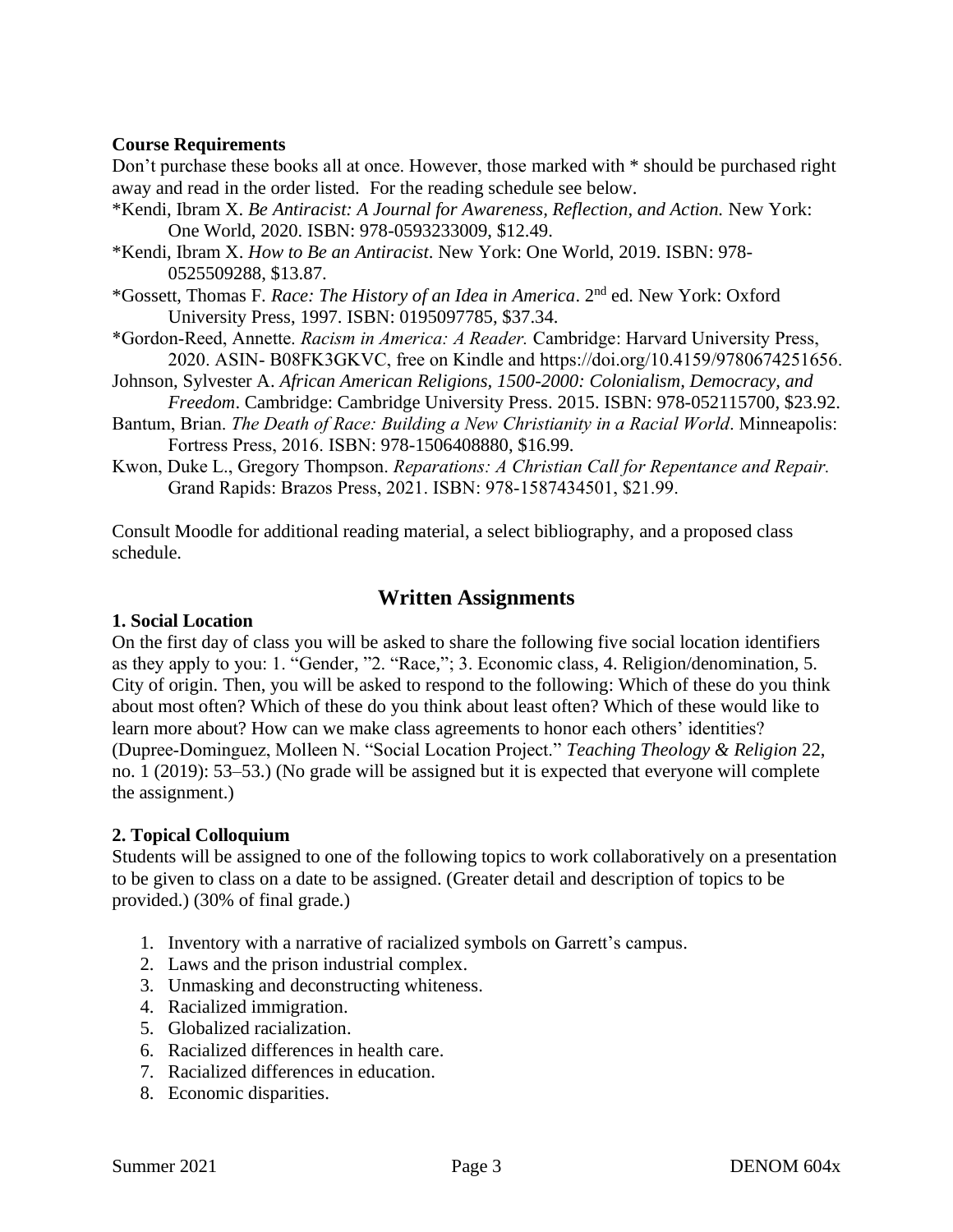- 9. Racialization, redlining, and housing.
- 10. Reparations.

# **2. An Antiracist Journal**

Each student will be required to purchase, Kendi, Ibram X. *Be Antiracist: A Journal for Awareness, Reflection, and Action.* New York: One World, 2020. ISBN: 978-0593233009, \$12.49, and complete all the entries of the journal and then write a reflection paper on what you learned from the experience. What did you learn about yourself by journaling? Has journaling and what you learned from the experience changed your perspective and if so, how? What is the greatest challenge you will face in order to engage in the work of antiracism? (1000 words +- 10%, 25% of final grade.)

## **4. A Theology of Antiracism**

The final assignment will be to write a description of Christian theology that reflects the perspective of antiracism. You will want to give special consideration to the doctrines of God, Christ, and the Holy Spirit, the image of God, and theological anthropology. More about this will be covered in class. (2000 words, +-10%, 30% of the final grade.)

## **5. Moodle discussion groups**

This course will be offered in a hyflex modality, which means we may have students online that we never see in our physical classroom. There will be discussion forums on Moodle for you to engage with your student colleagues who are online. Guidelines will be provided on Moodle. (15% of final grade.)

#### **Paper submission guidelines:**

a. Written assignments are to be submitted to "Turnitin" on Moodle.

b. They must be submitted in a Microsoft Word or a compatible format.

c. Assignments must conform to Turabian (see, "Styles and Manual Guides" at <http://www.garrett.edu/library/citation.htm> or, <http://www.eturabian.com/turabian/index.html> ).

d. **All file names for papers MUST EXACTLY be named using the following format**: StudentLastName\_FirstInitial\_THEO650\_F21\_Paper# For example, Bryant\_B\_THEO650\_F21\_Paper

# **Academic Policies**

All students are required to abide by the academic policies detailed in the *Academic Handbook* for the current academic year. The following policies are of particular importance to the successful completion of one's coursework:

## **Writing**

• Academic integrity and plagiarism: (See 19-20 Handbook, 12, 78-83) All professors are required to respond to all suspected incidents of academic dishonesty, especially plagiarism. Repeated incidents of plagiarism or academic dishonesty may result in dismissal from the school. • Writing and citations: The Turabian Manual for Writers and the Chicago Manual of Style footnote/bibliography format provide the standard formats for all introductory courses. Basic information on these formats is available online here. In advanced courses an instructor may require another style guide appropriate to the discipline (such as APA). (19-20 Handbook, 84)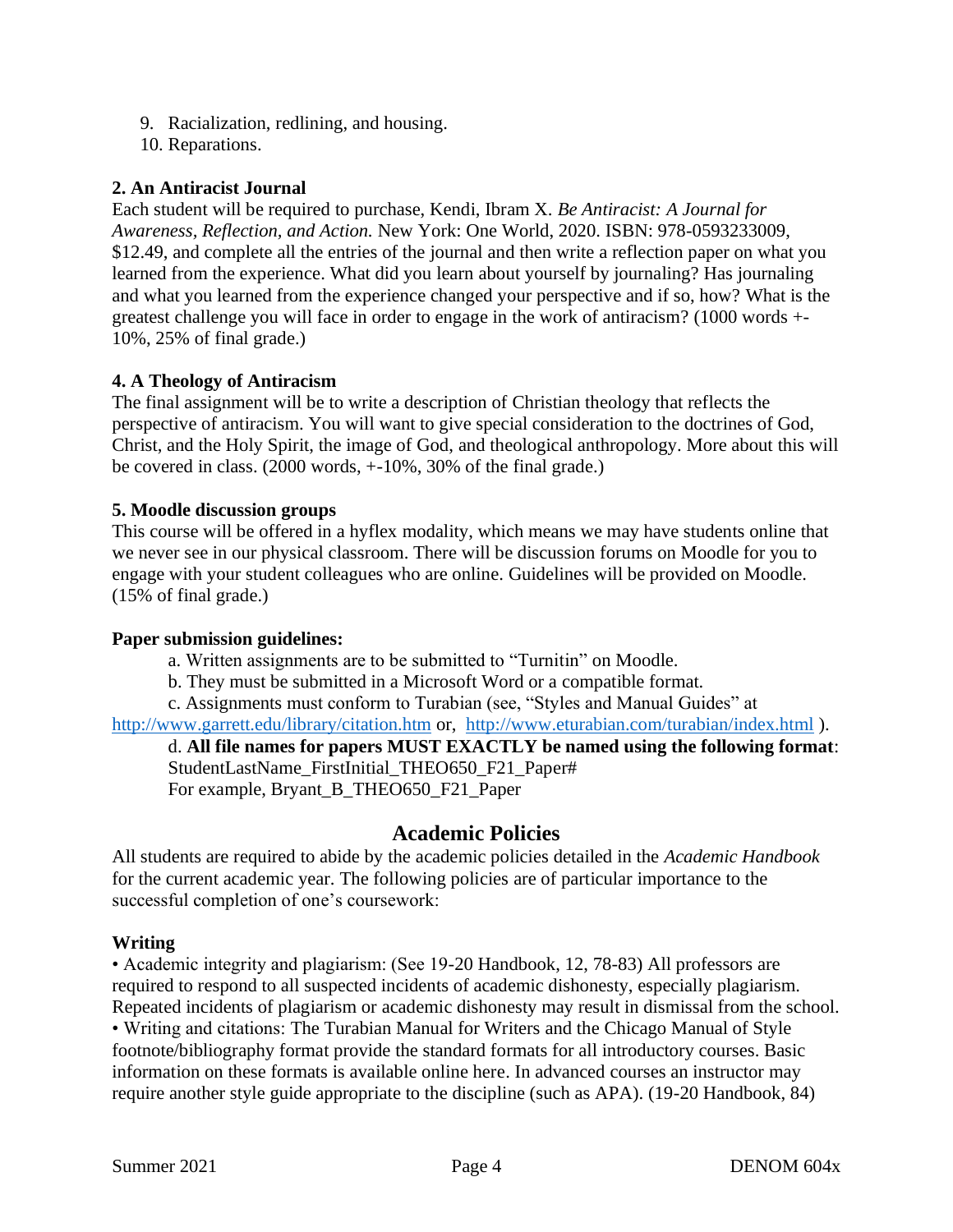• Writing Support: The Writing Center at Garrett-Evangelical offers programs to support all students' theological research and writing. See https://www.garrett.edu/student-life/studentservices"Writing Center" for more detailed information.

## **Attendance and Class Participation**

• Inclusivity/Diversity: The basic commitments of the seminary to mutual love and searching for the truth in Christ lead to a principle that in the classroom and in course assignments, persons are always to be respected and ideas are to be freely discussed.... All participants in the teachinglearning process have an obligation to honor and respect varying perspectives on relevant issues. (See 19-20 Handbook, 9)

• Attendance and lateness policies: Attendance is required. Students who miss more than 20% of the class sessions (e.g., more than 2 classes in the weekly schedule, a proportionate amount for other class formats) should not expect to pass the class. (*19-20 Handbook*, 19)

• Some faculty may limit on the usage of electronic devices such as cell phones during class. At the least, all cell phones should be silenced during the whole of a class session.

#### **Academic Accommodations**

• Student accommodations for documented conditions should be developed and requested before the beginning of the semester. See the Accessibility, Special Needs, and Disabilities policy and process set out in the Academic Handbook (19-20 Handbook, 12). Such accommodations are developed in consultation with the Registrar.

• Extensions: For Masters students, extensions, if granted, are normally for four weeks following the last day of class in spring and fall semesters or the final due date for coursework for January and summer terms. Extensions may not exceed three months following the end of the term. (*19- 20 Handbook*, 20)

| <b>Date</b> | <b>Topic</b>                                        | <b>Readings</b>                     |
|-------------|-----------------------------------------------------|-------------------------------------|
| 9/8         | <b>Your Social Location, Social Constructs, and</b> | Kendi, <i>Journal</i> ; your social |
|             | <b>Social Contracts; Antiracism Journaling</b>      | location statement uploaded         |
|             |                                                     | to Moodle                           |
| 9/15        | "Mythistory" and History of Racism in               | Gossett, chs. 1-8                   |
|             | <b>America</b>                                      |                                     |
| 9/22        | <b>History of Racism in America</b>                 | Gossett, chs. 9-17                  |
| 9/29        | <b>Racism in America</b>                            | <b>Gordon-Reed</b>                  |
| 10/6        | <b>Racism in America and Its Cost in Lives</b>      | <b>Gordon-Reed</b>                  |
| 10/13       | <b>Critical Race Theory at the Intersection</b>     | Gordon-Reed; articles on            |
|             |                                                     | <b>Moodle</b>                       |
| 10/20       | A Global View of Race, Racism and                   | <b>Aulette; articles on Moodle</b>  |
|             | <b>Palestinian Case Studies</b>                     |                                     |
| 10/27       | Beyond the Binary: Latinx, Asian Americans,         | <b>Articles on Moodle</b>           |
|             | <b>Arab Americans, Native Americans</b>             |                                     |
| 11/3        | The Color of Christ, Marking Time, and              | <b>Bantum</b> ; Articles on         |
|             | <b>Representations in Art</b>                       | <b>Moodle</b>                       |
| 11/10       | <b>Race: A Theological Account</b>                  | <b>Carter, Part 1-2</b>             |

# **Proposed Schedule**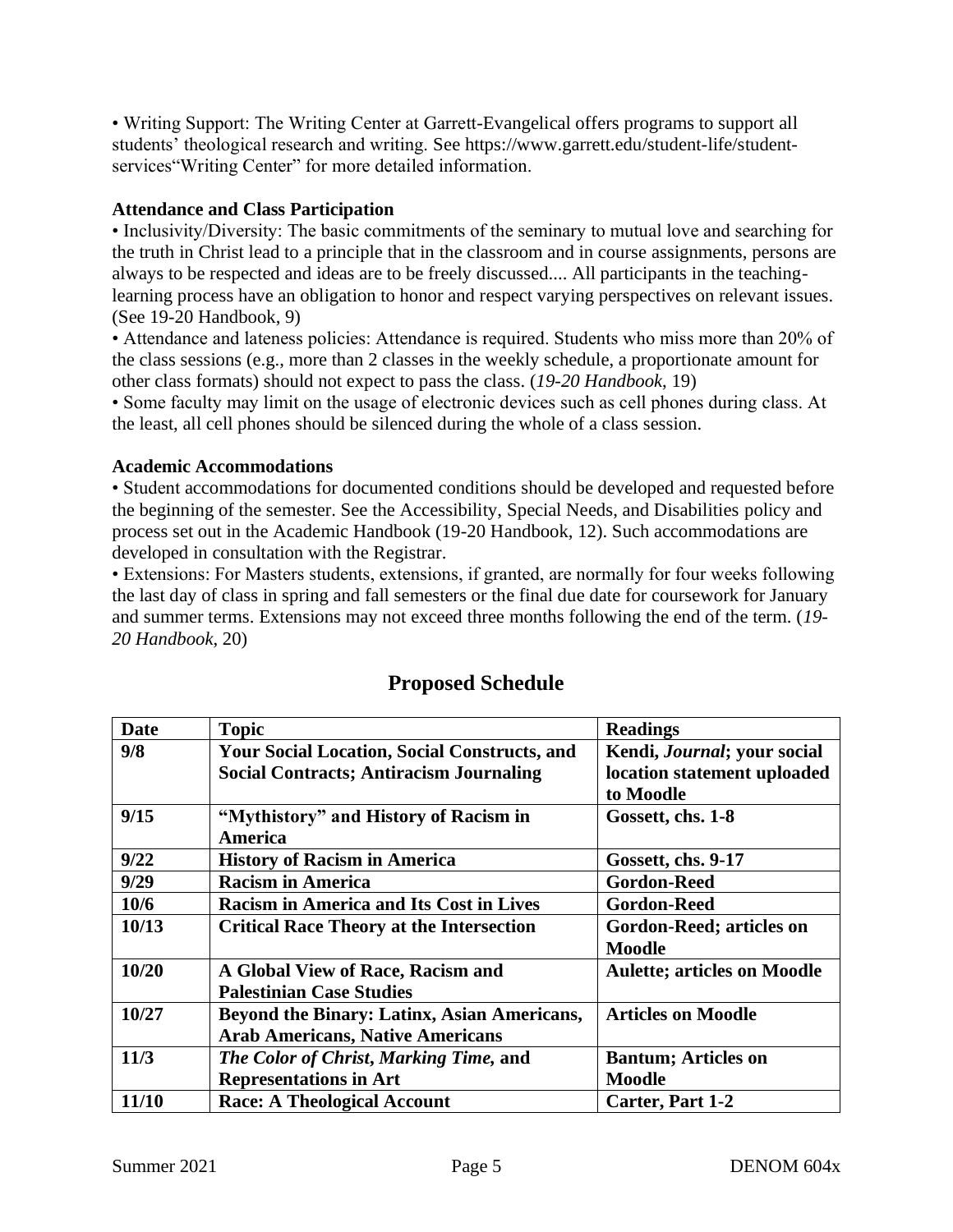| 11/17 | <b>Race: A Theological Account</b>            | Carter, Part 3                     |
|-------|-----------------------------------------------|------------------------------------|
| 12/1  | Race, Racism, Reparations and the Evanston    | <b>Corlett; Articles on Moodle</b> |
|       | <b>Case Study</b>                             |                                    |
| 12/8  | The Work of Antiracism as a 12 Step Spiritual | Kendi, Antiracism                  |
|       | Discipline: A Reprisal and an Antiracism      |                                    |
|       | Covenant                                      |                                    |

| $\frac{\text{Sco}}{\text{re}}$ | <b>Content</b>                                                                                                                                                                                                                                                   | <b>Conventions</b>                                                                                                           | Organization                                                                                                                                                                                    |
|--------------------------------|------------------------------------------------------------------------------------------------------------------------------------------------------------------------------------------------------------------------------------------------------------------|------------------------------------------------------------------------------------------------------------------------------|-------------------------------------------------------------------------------------------------------------------------------------------------------------------------------------------------|
| $\mathbf{A}$                   | • Is well thought out and<br>supports the thesis of the<br>paper<br>• Reflects application of<br>creative and critical<br>thinking<br>■ Has clear goal that is<br>related to the topic<br>• Is pulled from a variety of<br>sources<br>$\blacksquare$ Is accurate | $\blacksquare$ No spelling,<br>grammatical, or<br>punctuation errors<br>■ High-level use of<br>vocabulary and<br>word choice | • Information is clearly<br>focused in an<br>organized and<br>thoughtful manner.<br>$\blacksquare$ Information is<br>constructed in a<br>logical pattern to<br>support the thesis<br>statement. |
| B                              | Is well thought out and<br>supports the thesis<br>■ Has application of critical<br>thinking that is apparent<br>■ Has clear goal that is<br>related to the topic<br>• Is pulled from several<br>sources<br>$\blacksquare$ Is accurate                            | ■ Few spelling,<br>grammatical, or<br>punctuation errors<br>$\blacksquare$ Good use of<br>vocabulary and<br>word choice      | • Information supports<br>the thesis statement<br>of the paper.                                                                                                                                 |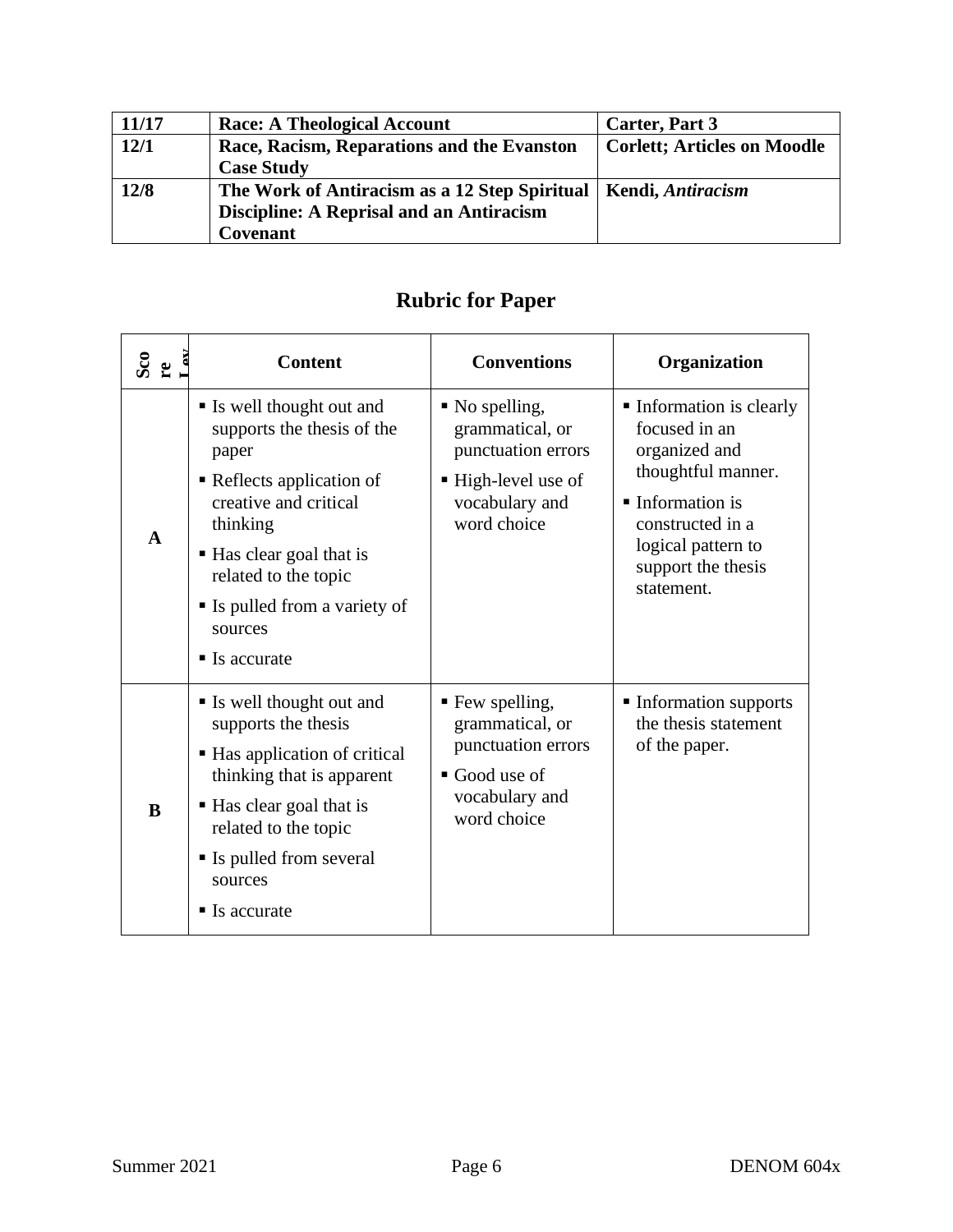| $\mathsf{C}$ | $\blacksquare$ Supports the thesis<br>■ Has application of critical<br>thinking that is apparent<br>• Has no clear goal<br>• Is pulled from a limited<br>number of sources<br>■ Has some factual errors or<br>inconsistencies                          | • Minimal spelling,<br>grammatical, or<br>punctuation errors<br>Low-level use of<br>vocabulary and<br>word choice | • Project has a focus<br>but might stray from<br>it at times.<br>• Information appears<br>to have a pattern, but<br>the pattern is not<br>consistently carried<br>out in the paper.<br>• Information loosely<br>supports the thesis<br>statement. |
|--------------|--------------------------------------------------------------------------------------------------------------------------------------------------------------------------------------------------------------------------------------------------------|-------------------------------------------------------------------------------------------------------------------|---------------------------------------------------------------------------------------------------------------------------------------------------------------------------------------------------------------------------------------------------|
| D            | • Provides inconsistent<br>information for the thesis<br>• Has no apparent application<br>of critical thinking<br>■ Has no clear goal<br>• Is pulled from few sources<br>■ Has significant factual<br>errors, misconceptions, or<br>misinterpretations | Several spelling,<br>grammatical, or<br>punctuation errors<br>• Poor use of<br>vocabulary and<br>word choice      | • Content is unfocused<br>and haphazard.<br>Information does not<br>support the solution<br>to the thesis<br>statement.<br>Information has no<br>apparent pattern.                                                                                |

# **Rubric for Class Presentations**

| Score<br><b>Levels</b> | Content                                                                                                                                                                                                                 | <b>Conventions</b>                                                                                                                                    | <b>Organization</b>                                                                                                         |
|------------------------|-------------------------------------------------------------------------------------------------------------------------------------------------------------------------------------------------------------------------|-------------------------------------------------------------------------------------------------------------------------------------------------------|-----------------------------------------------------------------------------------------------------------------------------|
| A                      | • Understands the nature of the<br>question in its historical and<br>contemporary context.<br>• Reflects creative and critical<br>thinking.<br>• Is pulled from a variety of<br>sources.<br>$\blacksquare$ Is accurate. | • Presentation was clear<br>and concise.<br>• Delivery was polished.<br>■ Use of IT was appropriate<br>and well integrated into<br>the presentation.  | $\blacksquare$ The response<br>contained<br>information that<br>was current, correct,<br>and organized in a<br>logical way. |
| B                      | ■ Understands the nature of the<br>question.<br>■ Has application of critical<br>thinking that is apparent.<br>• Pulled from several sources.<br>$\blacksquare$ Is accurate.                                            | • Presentation clear.<br>• Delivery was free of<br>verbal and non-verbal<br>distractions.<br>$\blacksquare$ Use of IT was helpful to<br>presentation. | • The response<br>contained<br>information that was<br>relevant and<br>organized.                                           |